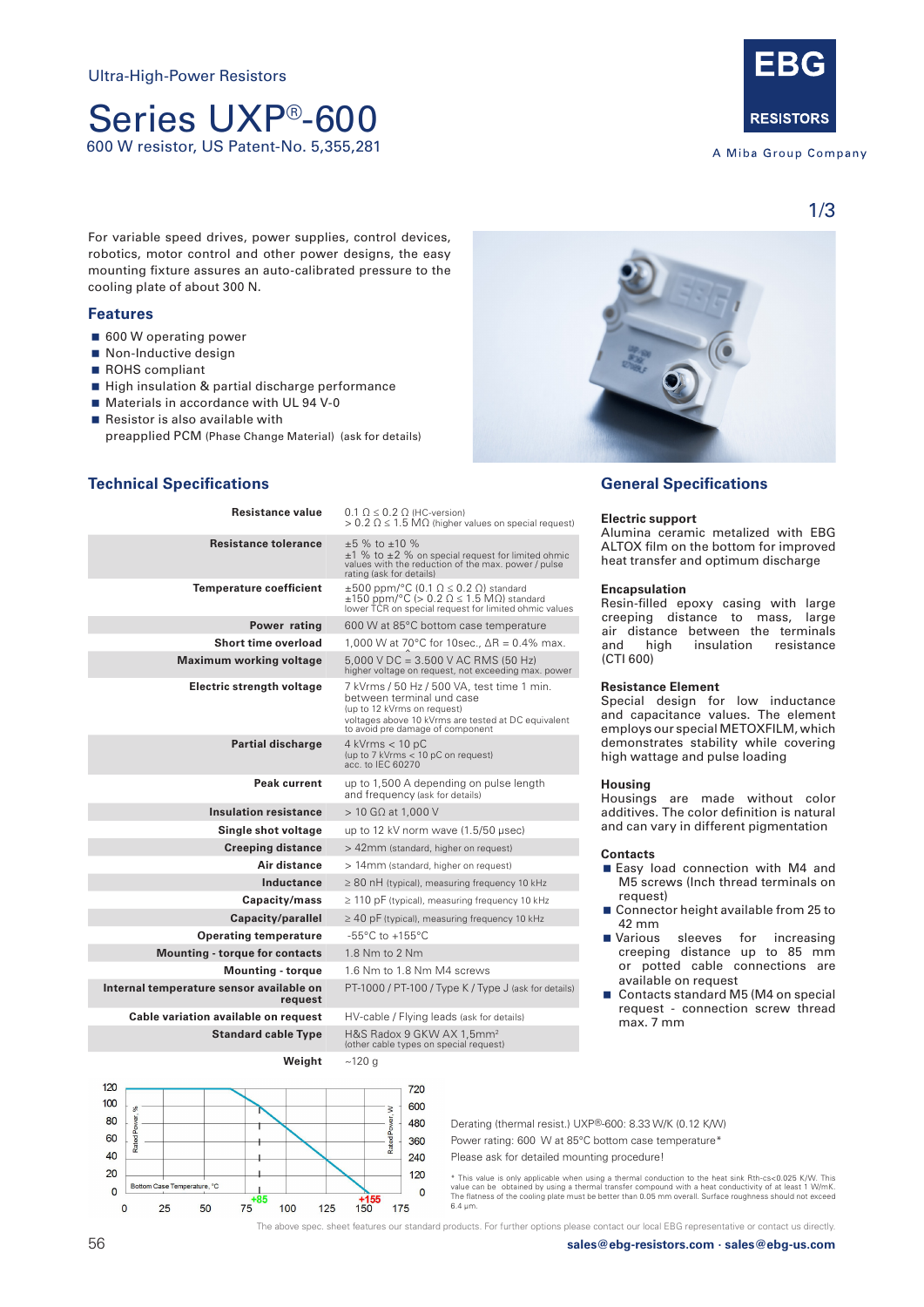# Series UXP®-600



A Miba Group Company

2/3

 $0.5$  [1575±0.02]

 $\ddot{Q}$ 

36 ±0.5 [1 417 ±0.02

 $+0.5[11535]$ 

# **Dimensions in mm [inches] Standard Terminals**



Air distance: 14mm [0.5512] min. Creeping distance: 42mm [1.6535] min.

**Terminal height 30/32** Standard

Optional



# **How to make an order**

 **Standard terminal** UXP-600\_Ohmic Value\_Tolerance\_Terminal Height\_Contact

For example UXP-600 5R 10% 30/32 M5

 **Examples for optional terminals** UXP-600 5R 10% 25/25 M5 or UXP-600-7 5R 10%

# **Borehole Distance**



**UXP-600-8**

Air and creeping distance depends on length of HV-cable

**UXP-600-9**

**UXP-600-7** Air distance: 26.7mm [1.0512] min.

Air distance: 25mm [0.984] min. Creeping distance: 83mm [3.267] min.

Creeping distance: 50mm [1.968] min.



**Terminal Options (for increased air & creeping distances)** Other terminal dimensions available, contact for more information

39 ±0.5 1.535 ±0.02 ]

 $39 + 0.511, 535 + 0.02$ 

ر<br>أم

 $7 - 8 = 8$ **95601976**  $10.59 + 0.1$ 

The test methods are according to IEC

\*\* The tolerance drift is the possible change of the resistance value because

60068-2

of the certain test

# **Test Specifications\***

| <b>Test</b> |                              | Method                          | Tolerance Drift** |
|-------------|------------------------------|---------------------------------|-------------------|
|             | Short time overload          | 1,000 W/10sec.                  | 0.40%             |
|             | <b>Humidity steady state</b> | 56 days/40°C/95%                | 0.25%             |
|             | <b>Temp. Cycling</b>         | $-55/+125/5cycles$              | 0.20%             |
|             | <b>Shock</b>                 | 40q/4,000 times                 | 0.25%             |
|             | <b>Vibrations</b>            | 2-500Hz/10q                     | 0.25%             |
|             | Load life 3,000cyl           | PN 30 min. on / 30 min off      | 0.40%             |
|             | <b>Terminal strengths</b>    | 200 N for hexa, thread contacts | 0.05%             |

**Please note most all of our UXP customers have their own custom designed drawing. Therefore please do not hesitate to discuss your special needs with the local representative or contact us directly.**

The above spec. sheet features our standard products. For further options please contact our local EBG representative or contact us directly.